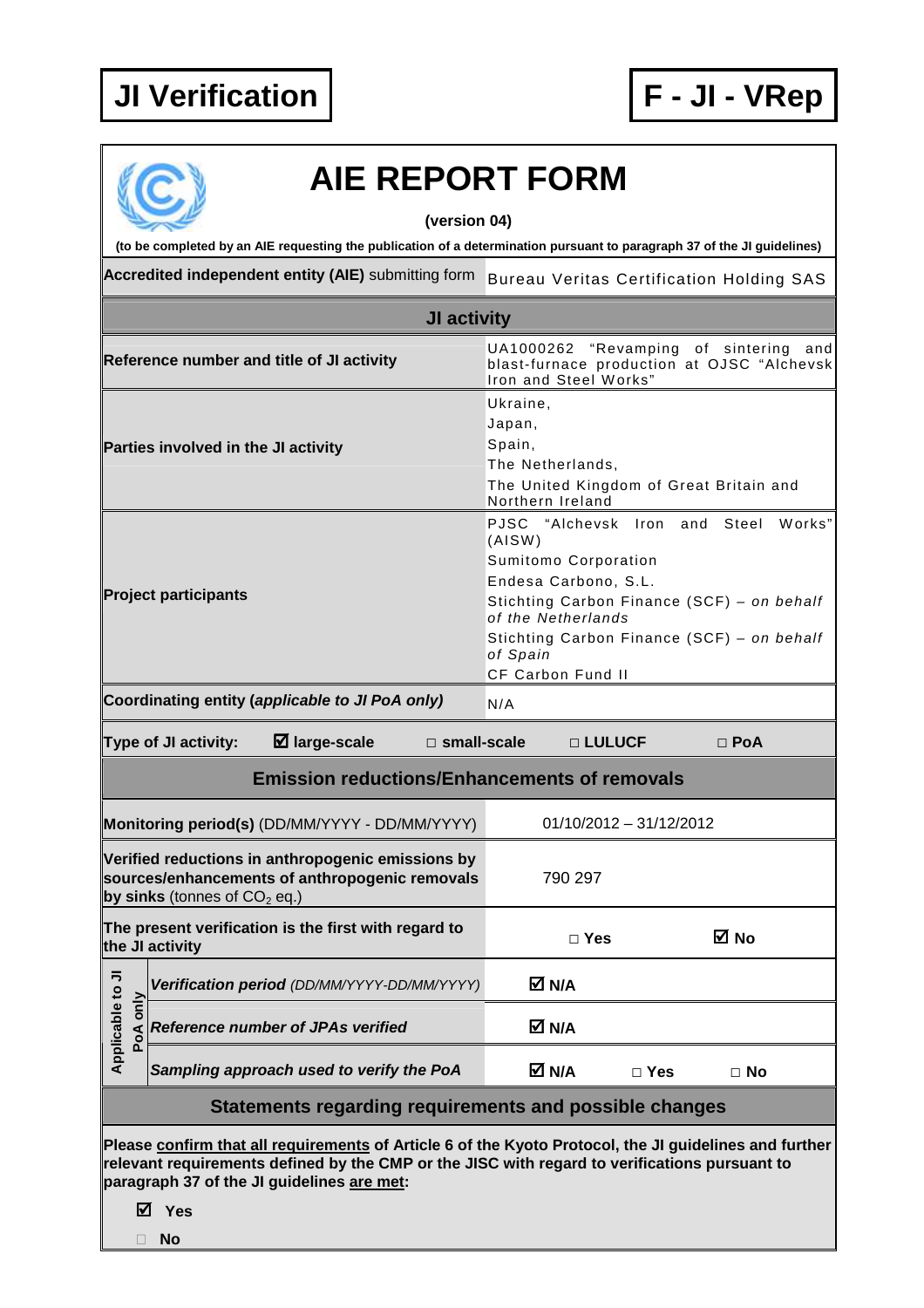| <b>Verification opinion</b><br>Please provide a verification opinion (or a reference to the verification opinion in one of the                                                                                                                                                 |              |            |              |        |  |  |  |  |  |
|--------------------------------------------------------------------------------------------------------------------------------------------------------------------------------------------------------------------------------------------------------------------------------|--------------|------------|--------------|--------|--|--|--|--|--|
| documents attached), including a statement regarding materiality and level of assurance, in<br>accordance with the Standard for applying the concept of materiality in verifications                                                                                           |              |            |              |        |  |  |  |  |  |
| The<br>verification<br>opinion<br>provided<br>is<br>NºUKRAINE ver/0918/2013 version 01 of 03/04/2013.                                                                                                                                                                          | the<br>in    | attached   | Verification | Report |  |  |  |  |  |
| The project design was revised in the current<br>monitoring period, after the determination has<br>been deemed final                                                                                                                                                           |              | $\Box$ Yes | <b>⊠</b> No  |        |  |  |  |  |  |
| If yes, please list all revisions to the project design<br>and express a determination opinion (or provide a<br>reference to an attached document containing the<br>required information)                                                                                      | M N/A        |            |              |        |  |  |  |  |  |
| If project design was revised in the current<br>monitoring period, please confirm that conditions<br>defined in JI guidelines (paragraph 33) are still met                                                                                                                     | M N/A        | $\Box$ Yes | $\Box$ No    |        |  |  |  |  |  |
| If project design was revised in the current<br>monitoring period, please confirm that the changes<br>do not alter the original determination opinion                                                                                                                          | M N/A        | $\Box$ Yes | $\Box$ No    |        |  |  |  |  |  |
| If project design was revised in the current<br>monitoring period, please confirm that:                                                                                                                                                                                        |              |            |              |        |  |  |  |  |  |
| (a) Physical location of the project has not changed                                                                                                                                                                                                                           | <b>⊠ N/A</b> | $\Box$ Yes | $\Box$ No    |        |  |  |  |  |  |
| (b) If emission sources have changed, they are<br>reflected in an updated monitoring plan                                                                                                                                                                                      | M N/A        | $\Box$ Yes | $\Box$ No    |        |  |  |  |  |  |
| (c) Baseline scenario has not changed                                                                                                                                                                                                                                          | M N/A        | $\Box$ Yes | ⊟ No         |        |  |  |  |  |  |
| (d) Changes are consistent with JI specific approach<br>or CDM methodology upon which the<br>determination was prepared for the project                                                                                                                                        | M N/A        | $\Box$ Yes | $\Box$ No    |        |  |  |  |  |  |
| The monitoring plan was revised in the current<br>monitoring period                                                                                                                                                                                                            | $\Box$ Yes   |            | ⊠ No         |        |  |  |  |  |  |
| If yes, please specify for which technologies and measures<br>under each type of JPA the monitoring plan was revised<br>(applicable to JI PoA only)                                                                                                                            |              |            |              |        |  |  |  |  |  |
| The current revisions to the monitoring plan<br>improve the accuracy and/or applicability of<br>information collected, compared to the original<br>monitoring plan without changing conformity with<br>the relevant rules and regulations for establishing<br>monitoring plans | M N/A        | $\Box$ Yes | $\Box$ No    |        |  |  |  |  |  |